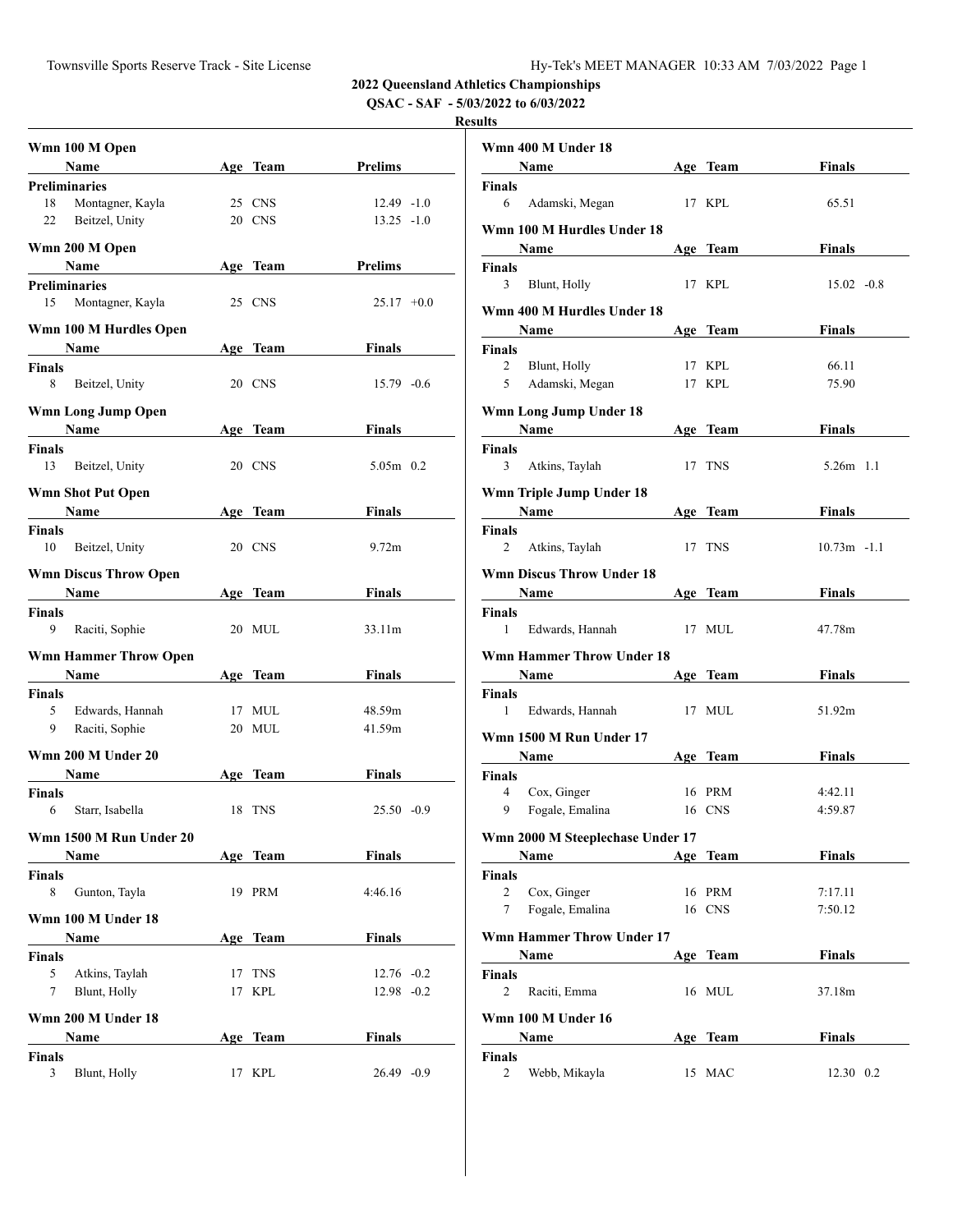**2022 Queensland Athletics Championships**

**QSAC - SAF - 5/03/2022 to 6/03/2022**

## **Results**

|                | Finals  (Wmn 100 M Under 16)   |     |             |                   |
|----------------|--------------------------------|-----|-------------|-------------------|
|                | Name                           |     | Age Team    | Finals            |
| 5              | Hughes, Lillian                |     | 15 TNS      | $12.60 \quad 0.2$ |
|                | Wmn 200 M Under 16             |     |             |                   |
|                | Name                           |     | Age Team    | <b>Finals</b>     |
| Finals         |                                |     |             |                   |
| 3              | Webb, Mikayla                  |     | 15 MAC      | 25.38 -1.2        |
| 6              | Hughes, Lillian                |     | 15 TNS      | $25.87 - 1.2$     |
| 8              | Horne, Elizabeth               |     | 15 PPA      | $26.36 - 1.2$     |
|                |                                |     |             |                   |
|                | Wmn 400 M Under 16             |     |             |                   |
|                | Name                           |     | Age Team    | Finals            |
| Finals         |                                |     |             |                   |
| $\overline{2}$ | Horne, Elizabeth               |     | 15 PPA      | 59.25             |
| $\overline{4}$ | Hughes, Lillian                |     | 15 TNS      | 61.25             |
|                | Wmn 800 M Run Under 16         |     |             |                   |
|                | Name                           |     | Age Team    | <b>Finals</b>     |
| <b>Finals</b>  |                                |     |             |                   |
| 4              | Devine, Piper                  |     | 15 CNS      | 2:17.93           |
| 10             | Maher, Bridie                  |     | 15 PRM      | 2:28.03           |
|                |                                |     |             |                   |
|                | Wmn 1500 M Run Under 16        |     |             |                   |
|                | Name                           |     | Age Team    | Finals            |
| Finals         |                                |     |             |                   |
| $\overline{2}$ | Devine, Piper                  |     | 15 CNS      | 4:35.32           |
| 6              | Maher, Bridie                  |     | 15 PRM      | 5:01.62           |
|                | <b>Wmn Pole Vault Under 16</b> |     |             |                   |
|                | Name                           |     | Age Team    | Finals            |
| Finals         |                                |     |             |                   |
| $\overline{4}$ | Devine, Piper                  |     | 15 CNS      | 2.00 <sub>m</sub> |
|                |                                |     |             |                   |
|                | Wmn 200 M Under 15             |     |             |                   |
|                | Name                           |     | Age Team    | Finals            |
| Finals         |                                |     |             |                   |
| 15             | Lavis, Aria                    |     | 14 CNS      | 29.29 0.1         |
|                | Wmn 400 M Under 15             |     |             |                   |
|                | Name                           |     | Age Team    | <b>Finals</b>     |
| Finals         |                                |     |             |                   |
| 11             | Lavis, Aria                    |     | 14 CNS      | 65.62             |
|                |                                |     |             |                   |
|                | Wmn 800 M Run Under 15         |     |             |                   |
|                | Name                           |     | Age Team    | <b>Finals</b>     |
| Finals         |                                |     |             |                   |
| 2              | McGee, Katelyn                 |     | 14 PRM      | 2:17.74           |
| 3              | McGee, Siannah                 |     | 14 PRM      | 2:20.50           |
|                | Wmn 1500 M Run Under 15        |     |             |                   |
|                | Name                           | Age | <b>Team</b> | <b>Finals</b>     |
| <b>Finals</b>  |                                |     |             |                   |
| 2              | McGee, Katelyn                 |     | 14 PRM      | 4:48.64           |
| 4              | McGee, Siannah                 |     | 14 PRM      | 4:49.37           |
|                |                                |     |             |                   |

|               | Wmn Long Jump Under 15                                                                                                                                                                                                                                           |        |            |                   |  |
|---------------|------------------------------------------------------------------------------------------------------------------------------------------------------------------------------------------------------------------------------------------------------------------|--------|------------|-------------------|--|
|               | <b>Name</b>                                                                                                                                                                                                                                                      |        | Age Team   | <b>Finals</b>     |  |
| Finals        |                                                                                                                                                                                                                                                                  |        |            |                   |  |
| 14            | Lavis, Aria                                                                                                                                                                                                                                                      |        | 14 CNS     | $4.03m +0.0$      |  |
|               | Wmn 80 M Hurdles Under 14                                                                                                                                                                                                                                        |        |            |                   |  |
|               | <b>Name</b>                                                                                                                                                                                                                                                      |        | Age Team   | <b>Finals</b>     |  |
| Finals        |                                                                                                                                                                                                                                                                  |        |            |                   |  |
| 2             | Colless, Hayley                                                                                                                                                                                                                                                  |        | 13 NMA     | $13.43 - 1.4$     |  |
|               | Wmn 100 M Under 20 Ambulant                                                                                                                                                                                                                                      |        |            |                   |  |
|               | Name                                                                                                                                                                                                                                                             |        | Age Team   | Finals            |  |
| Finals        |                                                                                                                                                                                                                                                                  |        |            |                   |  |
| 1             | White - T/F01, Sasha                                                                                                                                                                                                                                             | 17 TNS |            | $15.49 - 0.8$     |  |
|               | Wmn 200 M Under 20 Ambulant                                                                                                                                                                                                                                      |        |            |                   |  |
|               | Name<br>the control of the control of the control                                                                                                                                                                                                                |        | Age Team   | Finals            |  |
| Finals        |                                                                                                                                                                                                                                                                  |        |            |                   |  |
| 1             | White - T/F01, Sasha 17 TNS                                                                                                                                                                                                                                      |        |            | 32.24 1.0         |  |
|               | Wmn 400 M Under 20 Ambulant                                                                                                                                                                                                                                      |        |            |                   |  |
|               | <b>Name</b>                                                                                                                                                                                                                                                      |        | Age Team   | <b>Finals</b>     |  |
| Finals        |                                                                                                                                                                                                                                                                  |        |            |                   |  |
| 1             | White - T/F01, Sasha                                                                                                                                                                                                                                             |        | 17 TNS     | 1:26.64           |  |
|               |                                                                                                                                                                                                                                                                  |        |            |                   |  |
|               | Wmn Long Jump Under 20 Ambulant<br>Name and the same state of the state of the state of the state of the state of the state of the state of the state of the state of the state of the state of the state of the state of the state of the state of the state of |        | Age Team   | Finals            |  |
| Finals        |                                                                                                                                                                                                                                                                  |        |            |                   |  |
| 1             | White - T/F01, Sasha                                                                                                                                                                                                                                             |        | 17 TNS     | 3.70m 2.7         |  |
|               | Men 800 M Run Open                                                                                                                                                                                                                                               |        |            |                   |  |
|               | Name                                                                                                                                                                                                                                                             |        | Age Team   | Finals            |  |
| Finals        |                                                                                                                                                                                                                                                                  |        |            |                   |  |
| 3             | Bidgood, Jade                                                                                                                                                                                                                                                    |        | 24 PPA     | 1:57.41           |  |
|               | Men 1500 M Run Open                                                                                                                                                                                                                                              |        |            |                   |  |
|               | Name                                                                                                                                                                                                                                                             |        | Age Team   | Finals            |  |
| <b>Finals</b> |                                                                                                                                                                                                                                                                  |        |            |                   |  |
| 15            | Bidgood, Jade                                                                                                                                                                                                                                                    |        | 24 PPA     | 4:06.52           |  |
|               | <b>Men Shot Put Open</b>                                                                                                                                                                                                                                         |        |            |                   |  |
|               | Name                                                                                                                                                                                                                                                             |        | Age Team   | Finals            |  |
| Finals        |                                                                                                                                                                                                                                                                  |        |            |                   |  |
| 10            | Subaweerage, Niroshan Thara 40 EML                                                                                                                                                                                                                               |        |            | 9.90 <sub>m</sub> |  |
|               | Men 800 M Run Under 20                                                                                                                                                                                                                                           |        |            |                   |  |
|               | Name                                                                                                                                                                                                                                                             |        | Age Team   | Finals            |  |
| Finals        |                                                                                                                                                                                                                                                                  |        |            |                   |  |
| 7             | Fogale, Nicholas                                                                                                                                                                                                                                                 |        | 18 CNS     | 2:00.29           |  |
|               | Men 1500 M Run Under 20                                                                                                                                                                                                                                          |        |            |                   |  |
|               | Name                                                                                                                                                                                                                                                             |        | Age Team   | Finals            |  |
| Finals        |                                                                                                                                                                                                                                                                  |        |            |                   |  |
| 8             | Boltz, Ollie                                                                                                                                                                                                                                                     | 18     | PRM        | 4:01.03           |  |
| 15            | Fogale, Nicholas                                                                                                                                                                                                                                                 | 18     | <b>CNS</b> | 4:23.11           |  |